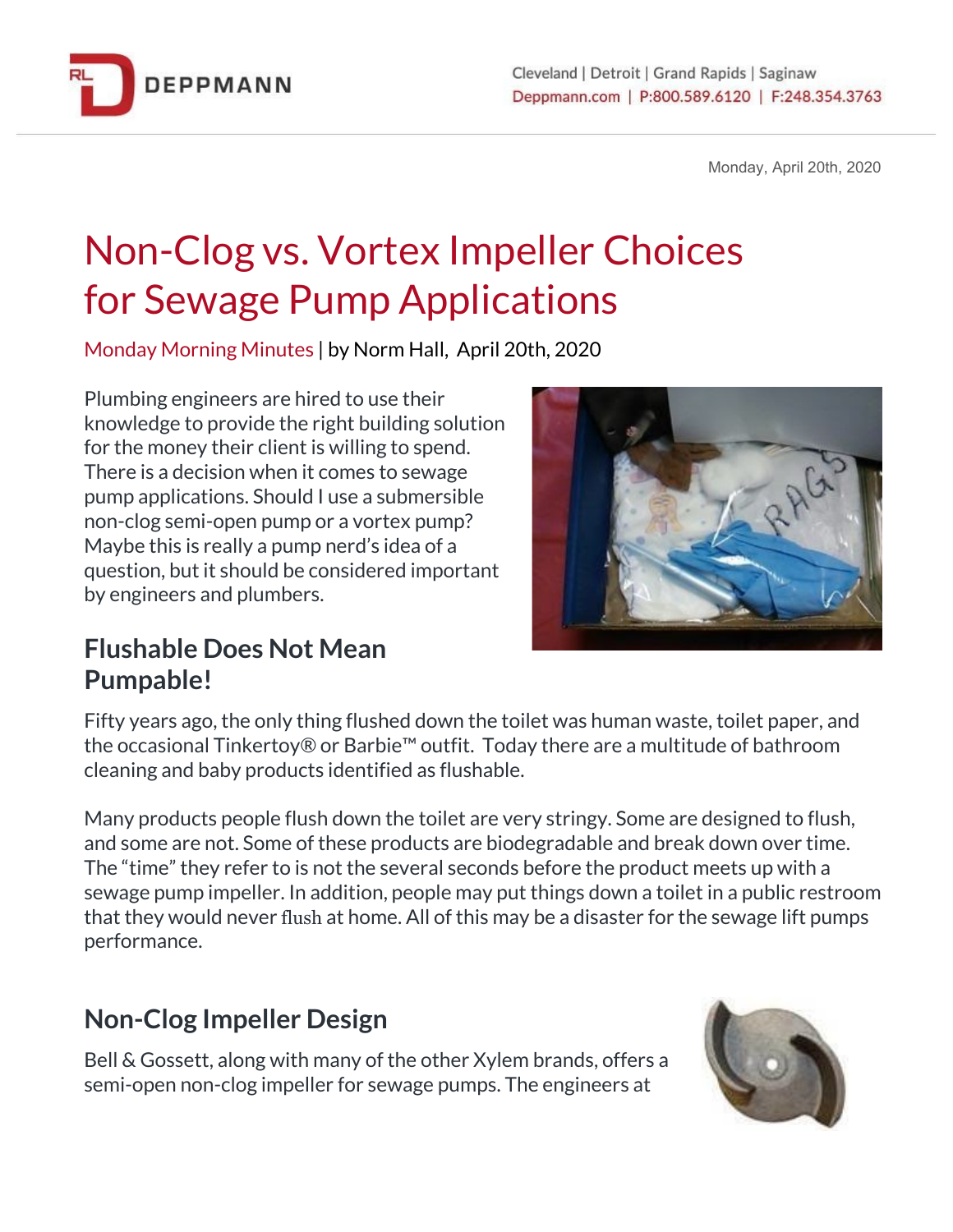Xylem are constantly redesigning and improving these impellers. The goal is to improve efficiency, non-clogging ability while keeping the price reasonable. The B&G BFK [series](https://bit.ly/2yTR0aK) with the [K-impeller](https://bit.ly/2yTR0aK) is one example.

Non-clog impellers come in many shapes and sizes. Shown here is the multi-vane semi-open impeller. These impellers can pass solid spheres from 2" to 4" depending on the pump size. They are made to pump what is expected to be in a toilet.

Non-clog pump impellers fling the sewage through the discharge pipe using centrifugal action. The sewage contacts the impeller so the highly engineered B&G no-clog designs become very important. The K-impeller mentioned above is non-clog and self cleaning. They can handle the spherical solids and some more stringy things, but large amounts of stringy cloth and paper and plastic products may still clog them up.

## **Vortex Impeller Design**

Vortex design pumps still use centrifugal action with one huge difference. In a vortex design, the impeller rotates and causes a tornado-like action that pulls the waste into the pump and then sends it into the discharge pipe with little or no contact with the impeller.



The vortex design gives the pump more of a chance against the stringy material it may encounter. Since the impeller is making little contact, there is less of a chance to clog in the impeller. Look at the B&G BFK and BFV pumps below. Notice the space in the BFV style volute. More area for product to move in and out of the pump without clogging.